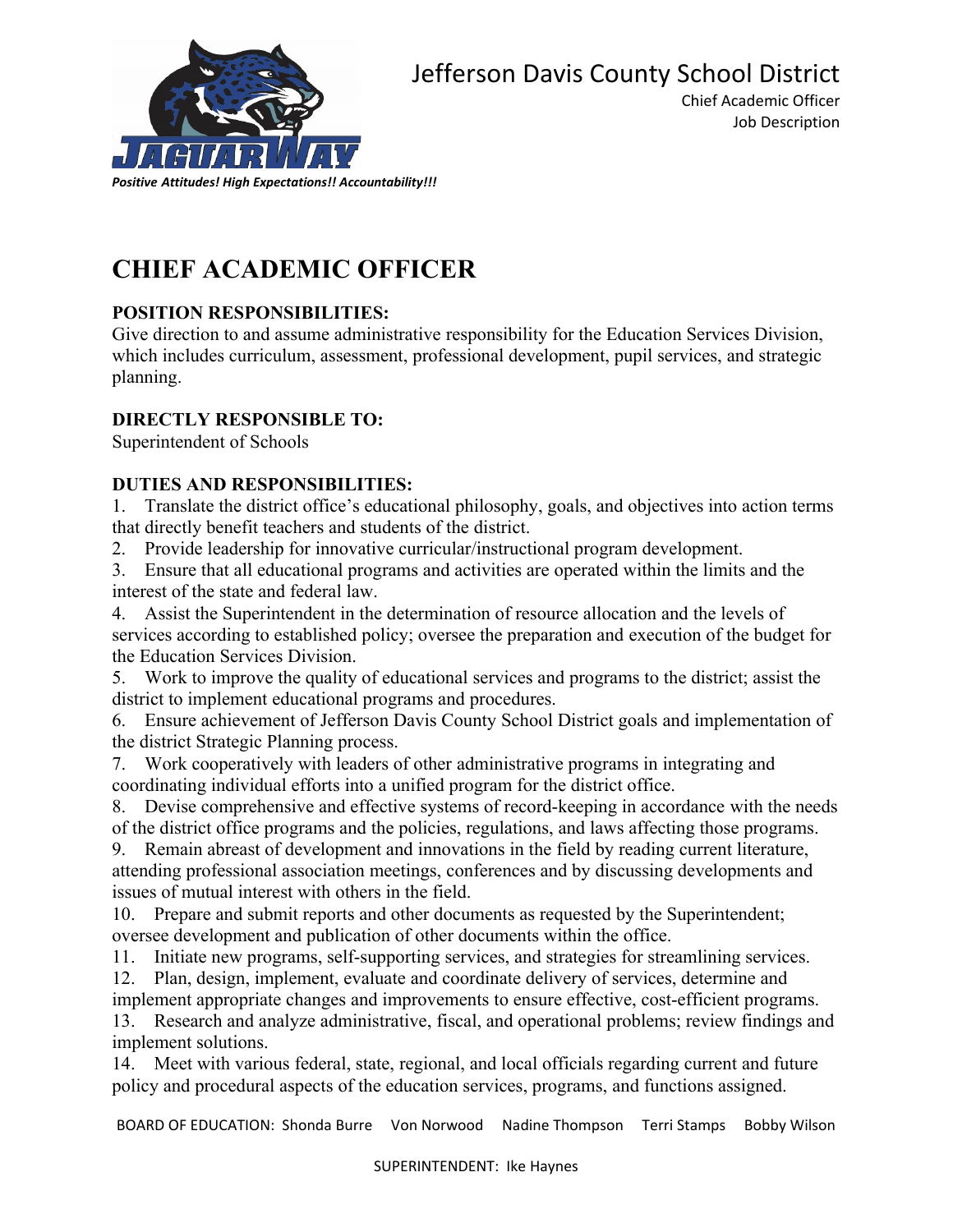# Jefferson Davis County School District

15. Attend all regular meetings of the Board of Education; prepare board reports and present reports to the board.

16. Serve as a member of the Superintendent's executive staff and attend all Superintendent's Cabinet meetings.

17. Develop, evaluate and make recommendations to the Superintendent regarding policies and procedures governing the operation of the district's schools, special services, special projects, research and evaluation, and curriculum and staff development.

18. Provide direction and supervision over the various services provided: Curriculum, assessment, professional development, technology, pupil services, and strategic planning.

19. Select, train, supervise and evaluate staff.

20. Perform related duties as assigned.

#### **KNOWLEDGE OF:**

• Education code, administrative and board policy, federal and state laws, codes, regulations, and requirements pertaining to areas of assigned responsibility and bargaining unit contracts.

• Principles and practices of modern management including personnel administration, administrative planning, organizational development, budgeting, collective bargaining, purchasing, and information processing.

• Funding sources for educational programs and the variety of related regulations, controls, and reporting procedures.

#### **ABILITY TO:**

Respond promptly to requests of internal and external clients; provide them needed direction, assistance, training, materials, and resources.

• Express ideas and concepts clearly and concisely in both oral and written form; use language and medium appropriate to audience.

• Establish and maintain a cooperative and professional working relationship with individuals, groups, public and private agency personnel.

• Motivate, challenge, and guide others in the improvement of educational programs and district office services.

• Analyze data and situation(s); render judgment, make decisions, and solve problems efficiently and effectively.

• Develop and administer budget(s) related to area(s) or responsibility; anticipate revenue and expenditure needs and changes.

• Plan, organize, and conduct train, in-service, and staff development activities; coordinate curriculum and instruction projects, conferences, events, and activities.

• Assume primary responsibility for the maintenance and operation of site(s); providing a safer and healthful environment for students, staff, and clients.

• Oversee a wide range of educational programs and relate to the personnel associated with those programs; set standards and assist others in meeting those standards.

• Select, train, supervise and evaluate staff relative to program objectives; observe and document performance; design data-based improvement process.

BOARD OF EDUCATION: Shonda Burre Von Norwood Nadine Thompson Terri Stamps Bobby Wilson